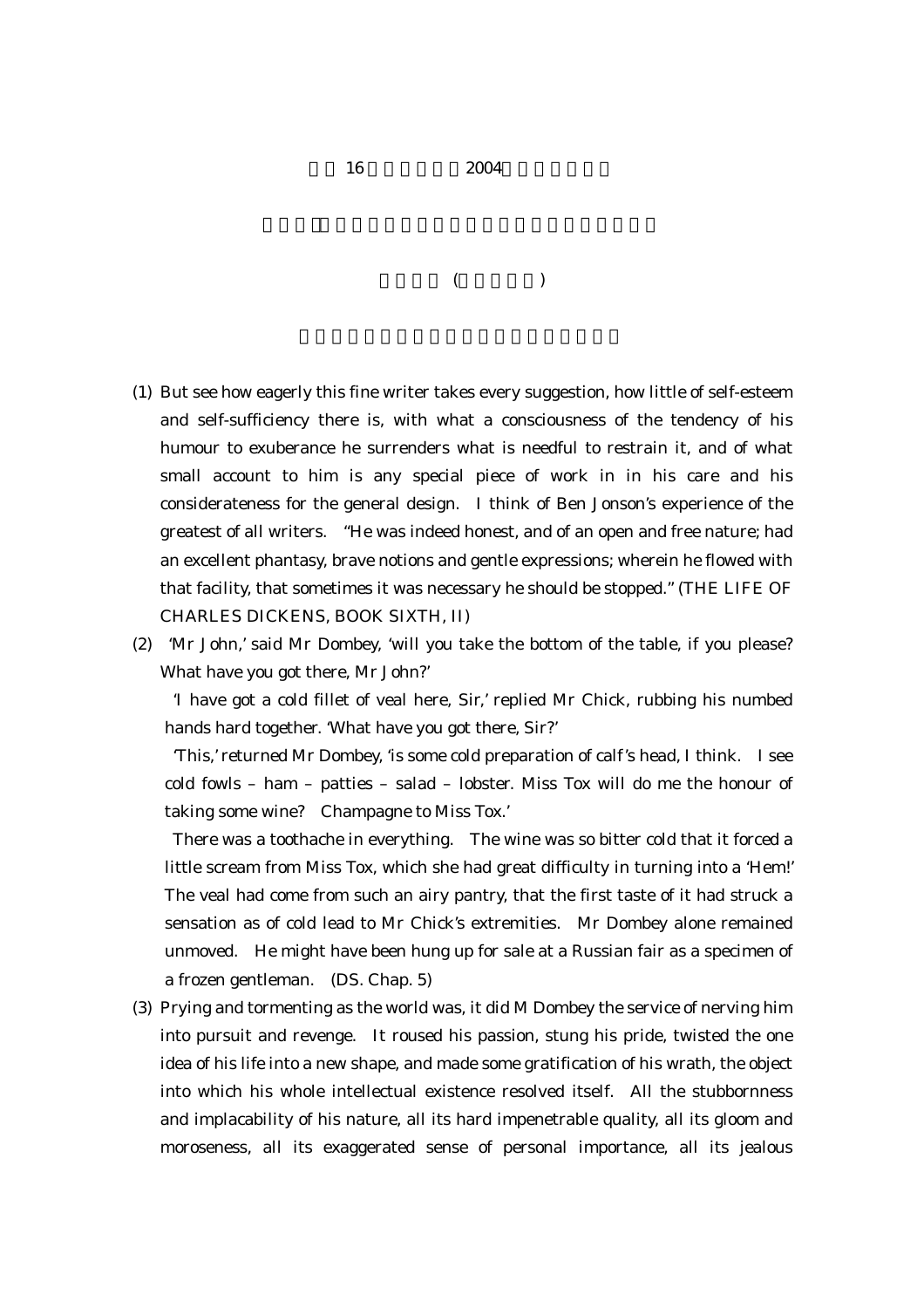disposition to resent the least flaw in the ample recognition of his importance by others, set this way like many streams united into one, and bore him on upon their tide. (DS. Chap. 53)

- (4) There is a general delusion likewise, in these lower regions, on the subject of time; everybody conceiving that it ought to be, at the earliest, ten o'clock at night, whereas it is not yet three in the afternoon. A shadowy idea of wickedness committed, haunts every individual in the pantry; and each one secretly thinks the other a companion in guilt, whom it would be agreeable to avoid. No man or woman has the hardihood to hint at the projected visit to the play. Anyone reviving the notion of the ball, would be scouted as a malignant idiot.(DS. Chap.32)
- (5) Ugly and haggard it lies upon its bed of unrest; and by it, in the terror of her unimpassioned loveliness – for it has terror in the sufferer's failing eyes – sits Edith. What do the waves say, in the stillness of the night, to them?

'Edith, what is that stone arm raised to strike me? Don't you see it?'

'There is nothing, mother, but your fancy.'

 'But my fancy! Everything is my fancy. Look! Is it possible that you don't see it?'

 'Indeed, mother, there is nothing. Should I sit unmoved, if there were any such thing there?'

 'Unmoved?' looking wildly at her – 'it's gone now – and why are you so unmoved? That is not my fancy, Edith. It turns me cold to see you sitting at my side.'

'I am sorry, mother.'

'Sorry! You seem always sorry. But it is not for me!'

 With that , she cries; and tossing her restless head from side to side upon her pillow, runs on about neglect, and the mother she has been, and the mother the good old creature was, whom they met, and the cold return the daughters of such mothers make. In the midst of her incoherence, she stops, looks at her daughter, cries out that her wits are going, and hides her face upon the bed.

 Edith, in compassion, bends over her and speaks to her. The sick old woman clutches her round the neck, and says, with a look of horror,

 'Edith! We are going home soon; going back. You mean that I shall go home again?'

'Yes, mother, yes.' (DS. Chap. 41)

(6)The Captain had spread the cloth with great care, and was making some egg-sauce in a little saucepan: basting the fowl from time to time during the process with a strong